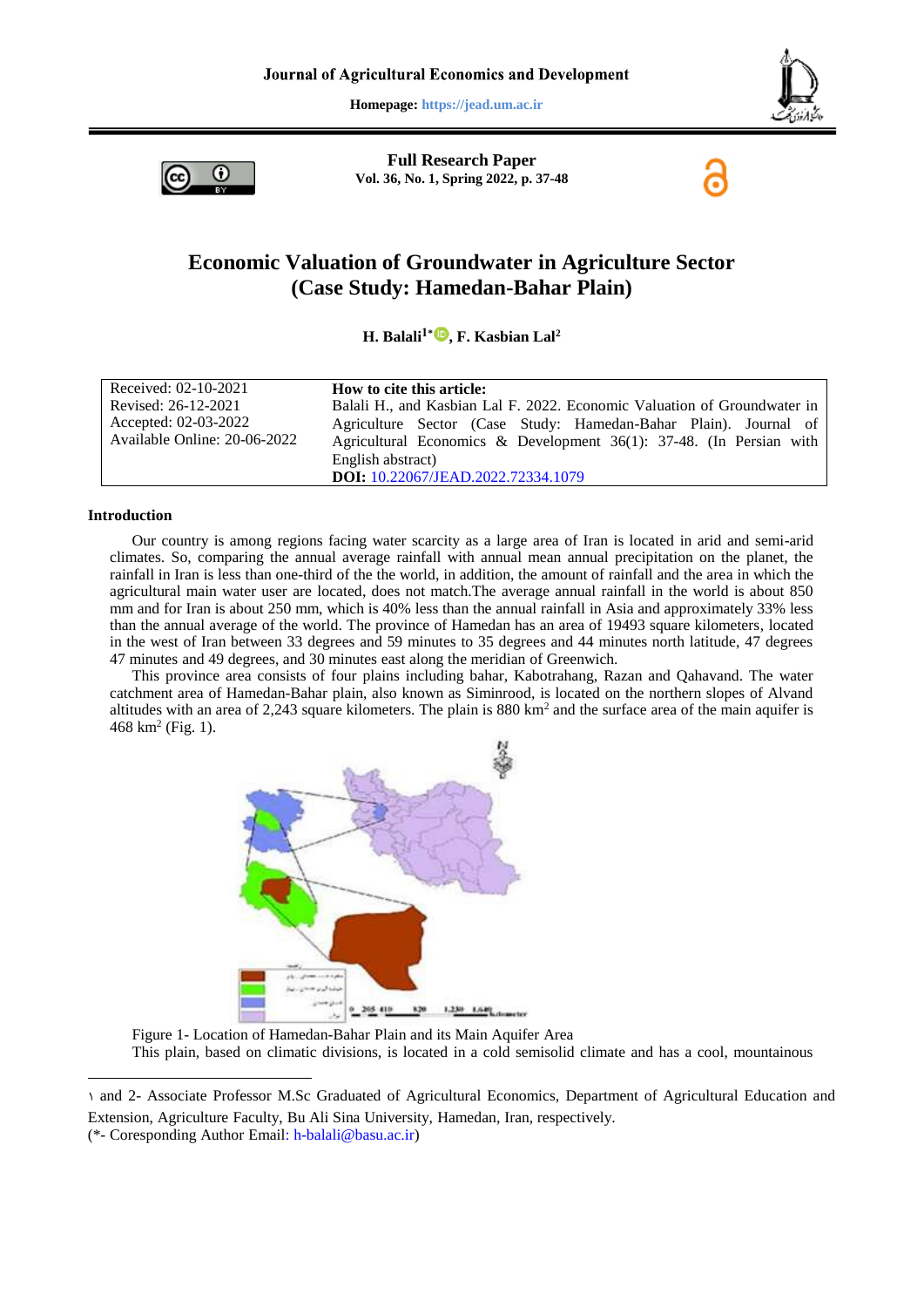climate. The ban on the development of exploitation of groundwater in the Hamedan-Bahar plain has been applied since the year 1992 due to the negative balance and the susceptibility of supplying drinking water in the cities of Hamedan, Bahar, Laljin.

Around, 330 of the 609 plains in the country have been declared forbidden due to excessive perceptions. Hamedan-Bahar plain has been faced with a serious problem of water shortages due to excessive withdrawal of groundwater and negative water balance and the expansion of the area under irrigated production, as the annual rate of groundwater loss in this plain is 1 meter.

The main objectives of this research are to estimate the economic value of groundwater in the agricultural sector of Hamedan-Bahar plain and to determine the optimal cropping pattern in the studied area using the GAMS programming model and mathematical programming.

Eshraqi and colleague (7) on "Estimating the economic value of water in wheat production in Gorgan," have surveyed the demanders using a production function approach in 2012-2013. The results show that the economic value of water was estimated at 1564.5 Rials per cubic meter of water. Zeratakish (23), on "The economic valuation of water in the agricultural sector with an environmental approach in the Lichter plain", used a multidisciplinary mathematical programming approach. The economic value of water with a limit of 50, 60 and 70 percent was determined as 250, 1500 and 3050 rials, respectively.

Mohammad Ayattha Watto and Amin William (2016) addressed a positive mathematical planning approach for estimating and valuing groundwater in Pakistan. Their results indicate that limiting groundwater extraction forces farmers to irrigate the demand for water. Azavara et al. (2012), conducted a study using the PMP method to evaluate the economic irrigation water in three California regions. The analysis of the results showed that the final economic value of water is at least 2.5 times the price paid by the users.

### **Materials and Methods**

In this study, a dynamic mathematical programming model was used to evaluate the economics of groundwater in the agricultural sector. The general form of the model is as follows: Max:NPVGM=

| $\cdots$<br>$\sum_i \sum_j \sum_s [(p_i y(w, \text{fer}, e, \text{pes}, o)]_{i s}$ –<br>$c_{ijs}(cw, cfer, cE_e, cpes, co, machc)]$<br>* $x_{ijs}$ * $\frac{1}{(1+r)^{t}}$<br>S.t: |  |
|------------------------------------------------------------------------------------------------------------------------------------------------------------------------------------|--|
| $\sum \sum b_{ijs} * X_{ijs} \ \leq \ B_i$<br>$c_{ijs}$ = machc <sub>ijs</sub> + ferc <sub>ijs</sub> + cw <sub>ijs</sub> + cpes <sub>ijs</sub><br>$+$ co <sub>iis</sub>            |  |

$$
cw_{ijs} = [CWE_e + pw] AW_{ijs}
$$

The objective function (equation 1) of the dynamic programming model is to maximize the gross returns of the crop activities of the region.In this equation NPVGM is the return of the program from the agricultural activities of the study area, p\_i the price of the product i, y\_ijs of the product i produced with the irrigation system j in area s (kg/ha), c\_ijs, the variable cost of production of product i with irrigation system j In area s per hectare, cw water consumption cost, cfer fertility cost, CE fertilizer cost, cpes cost of various chemical pesticides and co cost of other inputs including power, machinery. In this regard, X\_ijs is the crop area i produced by irrigation method j in s, w, water input, fertilizer input chemical fertilizer, e energy input, pes input chemical pesticide, and other inputs. The limitation of production inputs, including water, land, labor, and chemical inputs and the market, is generally referred to in equation (2) in which b\_ijs is the technical coefficient of inputs and B i is the amount of each of them. Equation (4) represents the cost function of water used for agricultural activity in which pw is the price or tariff of a unit of water, CWE e The cost of extracting water from the surface of the earth and pumping and distributing it at the farm level per unit area (ha) and AW The amount of water consumed per hectare is from different crops.

### **Results and Discussion**

As the Table 1 shows, products such as tomatoes, watermelons, sugar beets and chickpeas have been eliminated from the cultivar pattern, the high water requirement, the energy required for these products and the low price, have led to an increase in farmers production costs if this pattern is implemented in the area, so cultivation of these products have not been economical for farmers in the region. The cultivation of potato and alfalfa products that have high water demand are significant in the pattern, which can be due to the economic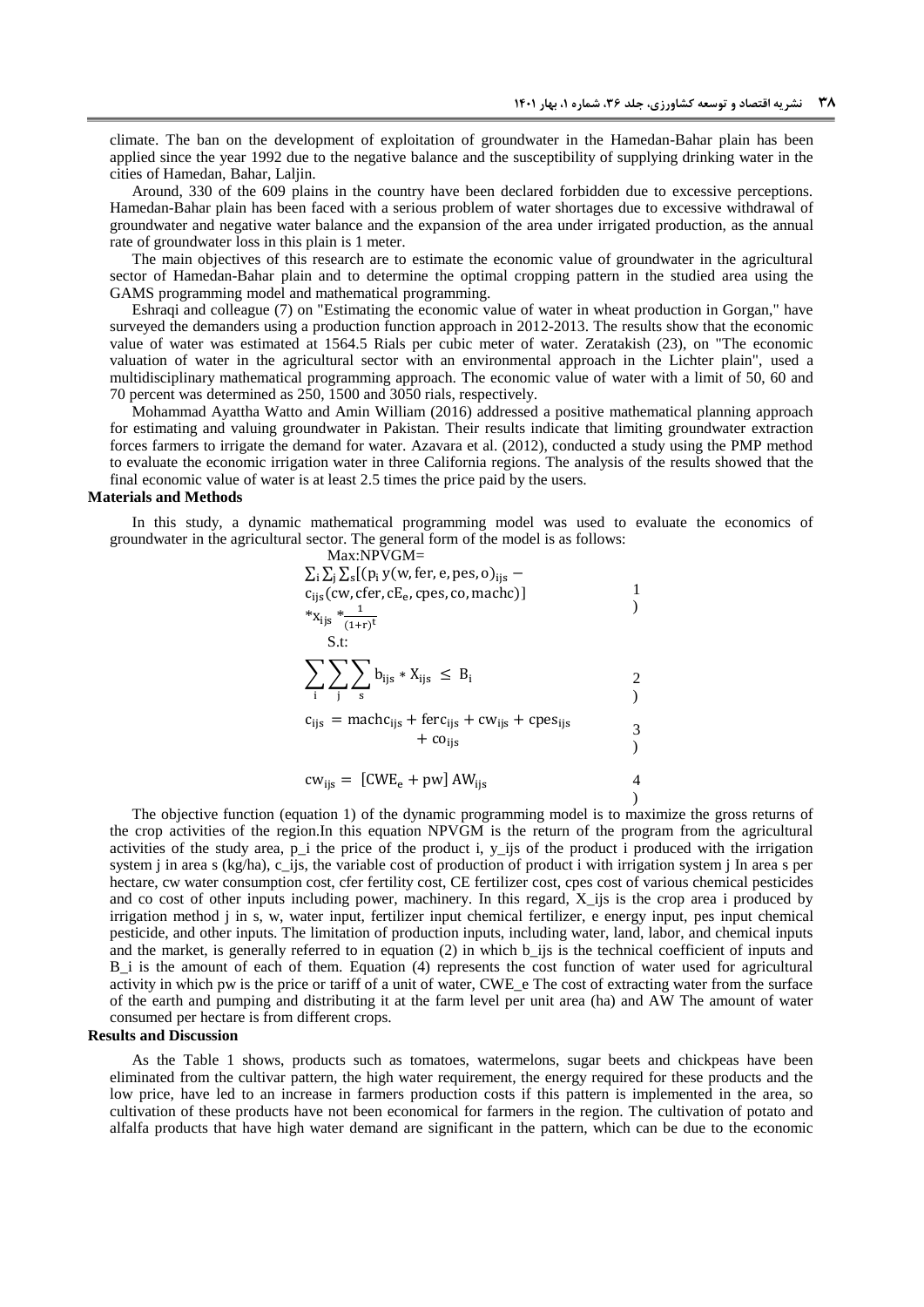benefits and high yield of these two products in the region. Cultivation of cobbler products, such as cucumber, is low in optimal cropping patterns. Low-crop cultivation such as corn, rapeseed, garlic and pumpkin in the optimal pattern is due to market constraints in the region and low yields of these products (corn, rapeseed, garlic and pumpkin).

|          |          |          |          | ble 1- The Pattern of Cultivating the Studied Area in Optimum (unit: h |
|----------|----------|----------|----------|------------------------------------------------------------------------|
| Product  | hamedan  | lalejin  | Bahar    | salehabad                                                              |
| Alfalfa  | 1489.500 | 1760.773 | 381.977  |                                                                        |
| Barely   |          | 1526.398 |          |                                                                        |
| Corn     |          | 500      |          |                                                                        |
| Canola   |          | 291.727  | 708.273  |                                                                        |
| Cucumber |          | 2552.500 |          |                                                                        |
| Garlic   | 800      |          |          |                                                                        |
| Potato   | 1489.500 | 2552.500 | 1090.250 | 1204                                                                   |
| Pumpkin  |          |          | 500      |                                                                        |
| Wheat    | 1489.500 | 1026.102 | 1090.250 | 1204                                                                   |
| Beans    | 689.500  |          | 590.250  | 1204                                                                   |
|          |          |          |          |                                                                        |

**Table 1- The Pattern of Cultivating the Studied Area in Optimum (unit: ha)**

Source: Research Results

#### **Estimating the economic value of groundwater in the regions**

According to Table 2, the economic value of groundwater for each meter in Hamedan region is 3543 Rials, Lalejin 4538 Rials, 4015 Rials bahar and Salehabad 3690 Rials.

As these figures indicate, any additional water supply unit in the region can increase the gross margin of farmers as much as the calculated economic value of water. The average economic value of water in the Hamedan plain-spring is 3946.5 Rials.

| Area of study                   | Economic value of water (per cubic meter) |  |
|---------------------------------|-------------------------------------------|--|
| hamedan                         | 3543                                      |  |
| lalejin                         | 4538                                      |  |
| bahar                           | 4015                                      |  |
| salehabad                       | 3690                                      |  |
| Average plain of hamedan-bahar  | 3946.5                                    |  |
| <b>Source: Research Results</b> |                                           |  |

#### **Conclusion**

Since the main objective of this study is to estimate the economic value of water in the region, the results showed that the economic value per cubic meter of calculated water in the study area is higher than the current price of water in the region. Therefore, any additional unit of water intake in the region can be as much as the calculated economic value of the water to increase the gross margin of farmers in the studied area.

**Keywords:** Dynamic mathematical programming, Economic valuation, Groundwater, GAMS, Hamedan-Bahar plain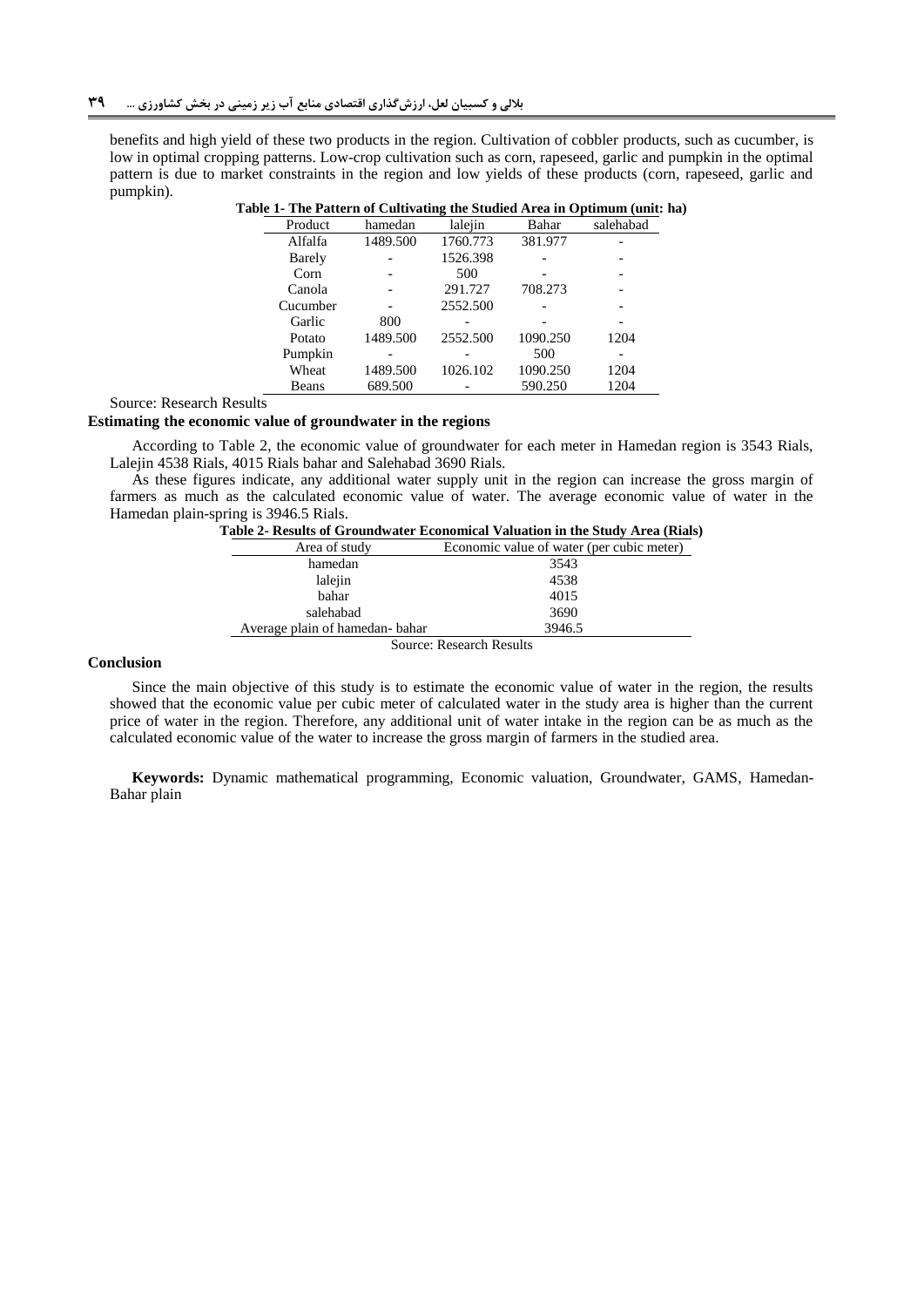

**https://jead.um.ac.ir**

**مقاله پژوهشی جلد ،63 شماره ،1 بهار ،1041 ص 63-04**

**ارزشگذاري اقتصادي منابع آب زیر زمینی در بخش کشاورزي )مطالعه موردي: دشت همدان- بهار(**

> **- فرزانه کسبیان لعل 1\* حمید باللی 2** تاریخ دریافت: ١۴٠٠/٠٧/١٠ تاریخ پذیرش: 0011/01/00

### **چکيده**

آب به عنوان يکي از نهادههاي اساسي در توليدات بخش کشاورزي، از جايگاه ممتازي در توسعه اين بخش برخوردار ميباشد. در دهههاي اخيـر بـا رشد جمعيت، افزايش تقاضا براي محصوالت کشاورزي و همچنين توسعه صنعت و کشاورزي، برداشت از منابع آب زيرزميني بعنوان مهر تررين ترامين کننده آب در مناطق خشک و نيمهخشک نيز بطور چشمگيري افزايش يافته و منجر به پيشي گرفتن تقاضا بر عرضه منابع آب و ايجاد بحرران در البر اين مناطق شده است. بي شک يکي از مهم ترين ابزارها در کنترل و مديريت تقاضاي منابع آب و کاهش بحران حاصل از آن، بهـره گيـري از ابزارهـاي اقتصادي و لحاظ نمودن ارزش اقتصادي آب در فعاليت هاي کشاورزي بعنوان بزرگترين مصرف کننده آن ميباشد. مطالعه حاضر برا هردف ارزشرگیاري اقتصادي منابع آب زير زميني در دشت همدان- بهار با بهرهگيري از الگوي برنامهريزي پويا با استفاده از نرمافزار GAMS در سرال زراعر ي 1961-69 ميباشد. بر اساس نتايج تحقيق ارزش اقتصادي آب زيرزميني به ازاي هر متر مکعب در چهار ناحيه دشت همدان-بهار شامل منطقه همدان ٣٥۴٣ ريال، منطقه لالجين ٢٥٣٨ ريال، منطقه بهار ۴٠١۵ ريال و منطقه صالحآباد ٣۶٩٠ ريال محاسبه گرديد. هـمچنـين بـازده ناخـالص حاصـل از فعاليـت هـاي کشاورزي هر يک از مناطق بهترتيب، همدان (۶۸۸۷۸۱۰/۷۰۸)، لالجين (۷۱۵۲۷/۱۵۰)، بهار (۲۷۴۱۳۹۹/۷۵۵)، صالحآباد (۳۶۳۹۷۰۶/۰۲۵) ميليـون ريال، بازده ناخالص کل مناطق (۲۲۴۱۷۴۴۰) ميليون ريال و ميزان حجم آب مصرفي کل معادل ۱۸۵۶۲۹۲۰۰ متـر مکعـب بـرآورد شـد. بررسـي و مقايسه ارزش اقتصادي برآورد شده با قيمت آب در نواحي مورد مطالعه نشان داد که ارزش اقتصادي محاسبه شده هر متـر مکعـب آب بيشـتر از قيمـت فعبي آب در منطقه ميباشد، بطوريکه افزايش هزينه استفاده اين نهاده از طريق ابزارهاي مختبف سياستي نظير وضع قيمت آب ميتواند نقش موثري در کنترل بهرهبرداري و تخبيه آبخوان داشته باشد.

**واژههای کليدی:** آب زيرزميني، ارزشگیاري اقتصادي، برنامهريزي رياضي پويا، دشت همدان- بهار، GAMS

 $\overline{a}$ 

## **مقدمه**

آب به عنـوان يکـي از نهـادههـاي اساسـي در توليـدات بخـش کشاورزي، از جايگاه ممتازي در توسعه اين بخش برخوردار مري باشرد. با اين حال، طي سالهاي اخير بهرهبررداري ليربهينره از منرابع آبري، خشکسالي و رشد جمعيت موجب گرديده تا نهاده آب به عنـوان يـک

عامل محدودکننده توليد کشاورزي در تمام نقاط کشرور ايفراي نقرش ; [Keramatzadeh](#page-10-1) *et al*.[,Keramatzadeh](#page-10-0) *et al*., 2016 ( کنرد 2006(. ايران نيز از جمبه مناطقي است که با کمبود آب مواجه است، بخش وسيعي ازگستره کشـور در شـرايط آب و هـوايي خشـک و نيمهخشک واقع شده است. بطوري کـه از مقايسـه ميـانگين بارنـدگي ساالنه کشور )111 ميبيمتر( با ميانگين بارندگي ساالنه در سطح کره زمين (۸۵۰ ميلي متر) ملاحظه مي شود که بارندگي در ايـران کمتـر از يکسوم متوسي بارندگي در سطح دنياسرت، عرالوه برر ايرن، ميرزان ريزش نزوالت جوي و محل ريزش آنها نيز با بخرش کشراورزي کره مصرف کننده اصلی آب در کشور است، مطابقت ندارد ( Bakhshi and

<sup>1</sup> و ٢- به ترتيب دانشيار و کارشناس ارشد اقتصاد کشاورزي، گروه ترويج و آموزش کشاورزي، دانشگاه بوعبي سينا، همدان، ايران

<sup>)</sup>Email: [h-balali@basu.ac.ir](mailto:h-balali@basu.ac.ir) :مسئول نويسنده)\* DOI: [10.22067/JEAD.2022.72334.1079](https://dx.doi.org/10.22067/JEAD.2022.72334.1079)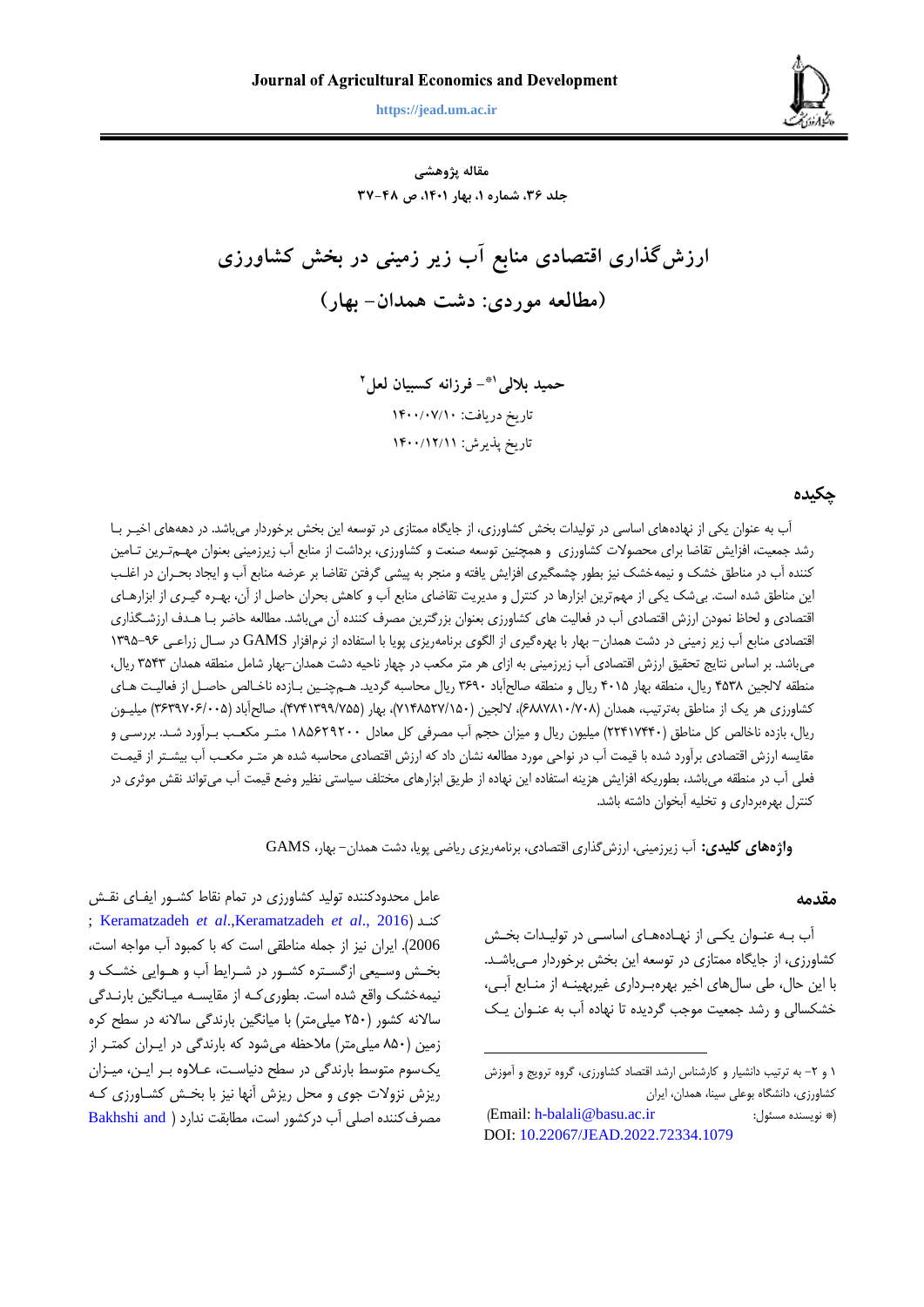[2015 ,Moghadasi](#page-10-2)[\)](#page-10-2). کميابي منابع آبي و ناتواني انسان در توليد آب بر خلاف ديگر نهادهها، موجب شده است كـه فاصـله بـين عرضـه و تقاضاي آب به ويژه در دهههاي اخير به شدت زياد شرده و در بيشرتر مناطق جهان کمبود عرضره بره وجرود آيرد ) 2011 *.*,*al et* [Balali](#page-10-3)). آبهاي زيرزميني از منابع طبيعي تجديدشونده محسوب ميشوند کره بهرهبرداري معقوالنه و متعادل از آنها منجر به استفاده پايدار و رعايت نکردن بهرهبرداري متعادل، منجـر بـه نـابودي ايـن منـابع مـى شـود. متوسط بارندگي سالانه در جهان حدود ۸۵۰ ميلي متر و در کشور ايران حدود 111 ميبيمتر است کره 51 درصرد کمترر از متوسري بارنردگي سالانه آسيا و تقريباً ٣٣ درصد کمتر از متوسط بارندگي سالانه جهـان مي باشد. افزون بر آن، متوسط پتانسيل تبخير سالانه در جهان ٧٠٠ ميبيمتر و در ايران برابر با 1111 ميبيمتر ميباشرد [\)](#page-10-2) [and Bakhshi](#page-10-2) [2015 ,Moghadasi](#page-10-2))، اين موضوع نشان ميدهد که تبخير ساالنه در ايران سه برابر متوسط تبخير سالانه جهاني است. از يکسو متوسط ميزان بارندگي ايران کمتر از متوسط بارندگي جهاني و از سوي ديگـر متوسط تبخير سالانه ايران سه برابر متوسط تبخير جهان است که اين موضوع نشان ميدهد که محردوديت و کمبرود منرابع آبري در ايرران نسبت به جهان بسيار حاد و جديتر اسرت. از ايرن رو محردديت آب، يکي از مهم ترين عواملي است که مي توانـد توسـعه کشـور را دچـار مشکل نمايد. اين تهديد در کشرورهايي کره داراي منرابع آب شريرين کم تری هستند بيشتر مورد توجه قرار مي گيرد به طوري که ايـران بـه علت قرار گرفتن در منطقه خشک و نيمـهخشـک همـواره بـا پديـده کم آبي مواجه بوده است از طرف ديگر برداشت بي رويه در سال هـاي اخير، منجر به کاهش سطح آبهاي زيرزميني شده و پايداري آنهرا را به خطر انداخته است (Alizadeh, 2003).

استان همدان در گسترهاي به مساحت 16569 کبيومتر مربرع، در غرب ايران قرار گرفته است (Anonymous, 2015[\)](#page-11-0). حوضـه آبريـز دشت همدان- بهار که به سيمينه رود نيرز موسروم اسر ت برا وسرعت ٢۴۶۳ کيلومتر مربع در دامنه شمالي ارتفاعـات الونـد (١۵٧٩ کيلـومتر مربع) واقع شده است. وسعت دشت ۸۸۰ کيلـومتر مربـع و گسـترش سطحي آبخوان اصبي دشت 594 کيبومتر مربع مري باشرد [\) شرکل 1\(](#page-4-0). دشت همدان- بهار در حدفاصل 1811 تا 1411 متري از سرطح دريرا قرار دارد. متوسط دبي دورهي آماري ٣٧ سـاله ي ايـن رودخانـه ٢/۵۶ متر مکعب در ثانيه معادل ٧٨/٨ ميليون متر مکعب در سال و متوسط خروجي حوضه در پنج سال اخيـر برابـر ٢٧/٩١ ميليـون متـر مکعـب مي باشد. اين دشت بر اساس تقسيمات اقليمي، در اقليم نيمـهخشـک سرد قـرار گرفتـه و داراي آب و هـواي سـرد کوهسـتاني مـيباشـد. ممنوعيت توسعه بهرهبرداري از آبهاي زيرزميني دشت همدان- بهار از سال 1981 به عبت منفي شدن بيالن و حساسيت تامين آب شررب شهرهاي همدان، بهار، اللجين اعمال شده است. براساس آمار بدست آمده از وزرات نيرو از ابتداى سال آبي ١٣٩۴، ٩٣ ميليارد متر مكعب آب در کل بخشهاي کشاورزي، خانگي، صنعت مصررف شرده اسرت که از اين مقدار حدود ٨۵ ميليارد متر مکعب معادل ٩٢ درصد از کل آب مصرفي کشور در بخش کشاورزي مصرف ميشود، که قرير بره 19 درصد آب مصرفي از منابع آبهاي زيرزميني تامين ميشود. دشت همدان- بهار به دليل برداشت بريش ازحرد از سرفره آب زيرزمينري و منفي شدن بيالن آب و گسترش سطح زيرکشت محصروالت برا نيراز آبي باال، با مشکل جدي کمبود منابع آب روبرو شده است بطوريکره ميزان افت آب زيرزميني در اين دشت ساالنه به يک متر رسيده است .) ; Balali *et al*[., 2011](#page-10-3)[Balali and Viaggi, 2015](#page-10-4)(



<span id="page-4-0"></span>**شکل -1 موقعيت مکاني دشت همدان-بهار و محدوده آبخوان اصلي آن Figure 1- Location of Hamedan-Bahar Plain and its Main Aquifer Area**

يک قيمت قابل قبول و منطقي براي آب، حداقل اين مزيت را خواهرد داشت که مصرف کنندگان، اين نهادۀ گرانبها را کااليي رايگران تبقري

بي شک يکي از مهم ترين ابزارها در تخصيص بهينـه منـابع آب، ارزشگذاري اقتصادي آن است. به طور کلي مي توان گفت کـه تعيـين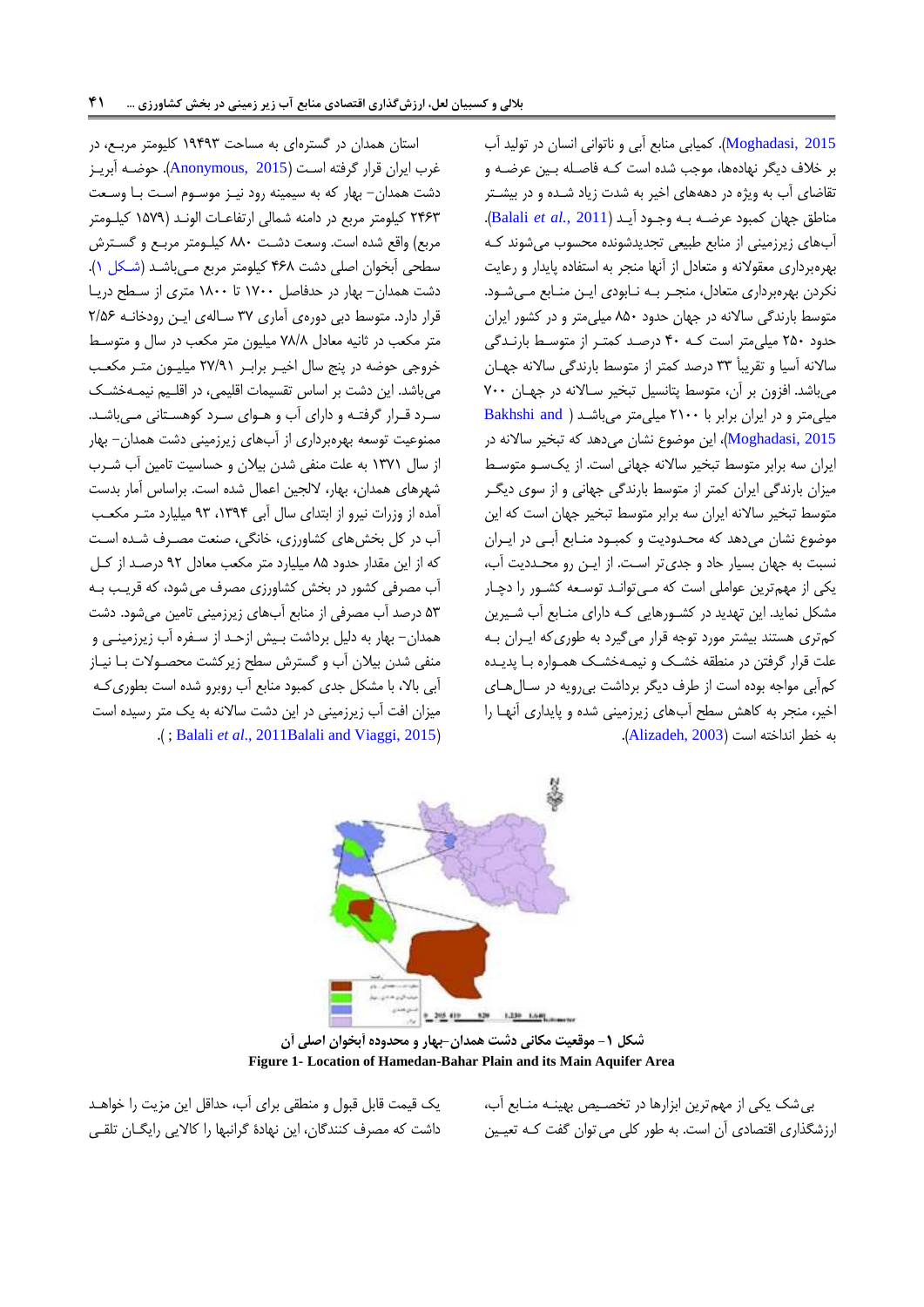نکرده و در مصرف آن صرفهجرويي کننرد . در رابطره برا ارزشرگیاري اقتصادي آبهاي زيرزميني در بخش کشراورزي مطالعرات متعرددي در داخل و خارج از کشور صورت گرفتـه است. وزيـري و همکـاران )[2016 .,](#page-11-1)*al et* Vaziri)، در مطالعهاي به بررسري اثرر قيمرت گریاري اقتصادي آب آبياري بر الگوي کشت در دشت دهگالن برا اسرتفاده از الگوي برنامهريزي رياضي اثباتي و روش حداکثر آنتروپي پرداختند. در اين تحقيق هزينه استخراج هر متر مکعب آب معـادل ۶۳۴/۳ ريـال و ارزش اقتصادي هر متر مکعب آب ۲۵۱۲/۶ ريال برآورد شده است. محققين بر اين باورند که اين اختالف با اعمال سياست قيمتگریاري آب و افزايش قيمت آن تـا مـرز ارزش اقتصـادي، منجـر بـه كـاهش مصرف آب و سطح زيرکشت تمامي محصوالت به ويژه کاهش سطح زيرکشت محصولاتي مي شود که بازده ناخالص آنها بيشترين کاهش را در قبال اين سياست داشتهاند.

اشرراقي و همکراران ) 2016 *.*,*al et* [Eshraghi](#page-10-5))، در مطالعره اي ديگر به بررسي برآورد ارزش اقتصادي آب در توليد محصول گنردم در شهرستان گرگان، از ديد تقاضاکنندگان با استفاده از رهيافت تابع توليد در سال زراعـی ۹۳-۱۳۹۲ پرداختـهانـد. ارزش اقتصـادی آب در ايـن مطالعه معادل ۱۵۶۴/۵ ريال به ازاي هر متر مکعب آب برآورد گرديـد. همچنين زراعتکيش )[2016 ,Zeraatkish](#page-11-2))، ارزشرگیاري اقتصرادي آب در بخش کشاورزي با رويکرد زيست محيطي در دشرت ليشرتر برا استفاده از رهيافت برنامهريزي رياضي چندهردفي مرورد مطالعره قررار داده است. در اين تحقيق ضمن برآورد بازده برنامـهاي كشـت بهينـه، محدوديت منابع آب در سطوح ،11 91 و 81 درصرد در برنامره لحراظ گرديد که ارزش اقتصادي آب در اين سطوح محدوديت به ترتير برا ۲۵۰ ريال، ۱۵۰۰ و ۳۰۵۰ ريال تعيين گرديـد. در مطالعـه اميرنـژاد و همکاران )2015 .,*al et* [Amirnejad](#page-9-1))، ارزش اقتصادي آب در توليرد برنج دانه ببند در دشت بهشهر برابر با 5114/16 ريال به ازاي هر متر مکعب آب و در مطالعه نبيزاده ذوالپيراني و همکاران ( [Nabizadeh](#page-10-6) [2014 ,Zolpirani](#page-10-6) )نيز ارزش اقتصادي آب براي محصرول بررنج بره ازاي هر مترر معکر 1981 ريرال محاسربه شرده اسرت. انصراري و همکراران )[2015 ,Mirzaie and Ansari](#page-9-2))، موسروي و همکراران )[2011 ,Gharghani and Mousavi](#page-10-7))، بخشررري و همکررراران زارعي ،([Parhizgari, 2014](#page-10-9)( پرهيزکاري ،([Bakhshi](#page-10-8) *et al*., 2011( [Dehghanpour and](#page-10-10) [\(](#page-10-10) دهقانپور ،(Zarei *et al*[., 2014](#page-11-3)( همکاران و [2013 ,Sheikh](#page-10-10))، رفيعي و همکاران )2012 ,*al et* [Rafiei](#page-11-4))، موسوي و همکرراران )[2015 ,Shahabi and Mousavi](#page-10-11))، زارعمهرجررردي [Gharghani](#page-10-12) *et al*., [\(](#page-10-12) همکاران و قرقاني ،([Zaremehrjerdi, 2011](#page-11-5)( [2009](#page-10-12)(، رهنمرا و همکراران )2012 *.*,*al et* [Rahnama](#page-11-6) )در زمينره ارزشگیاري اقتصادي آب زيرزميني مطالعات مشابهي در داخل کشرور انجام دادهاند. در مطالعات خارز از کشور هاويت و همکاران ) [Howitt](#page-10-13) [2012](#page-10-13) *.*,*al et*)، بره منظرور واسرنجي الگوهراي اقتصرادي و تحبيرل

سياستهاي کاربردي در زمينه مديريت منابع آب درکاليفرنيا، از مردل برنامهريزي مثبت و تابع توليد با کشش جانشيني ثابت استفاده کردند. نتايج نشان داد که انعطاف بيشتر بازار آب همزمـان بـا بـه کـارگيري سياست قيمتگیاري آب آبياري ميتواند زيانهاي درآمدي حاصرل از خشکسالي را تا 91 درصد کاهش دهد. يو و همکراران [\)](#page-11-7) *.*,*al et* [Yoo](#page-11-7) [2013](#page-11-7))، نيـز در مطالعــه خــود بــه بــرآورد ارزش آب در يــک منطقــهٔ نيمهخشک (آريزونا) نسبتا کم آب طي سـالهـاي ٢٠٠١ تـا ٢٠٠۵ بـا اسـتفاده از روش قيمـتگـذاري هـدانيک پرداختنــد. آل کارابليــه و همکاران )2012 .,*al et* [Karablieh-Al](#page-9-3)) ، مسا جرورادو و همکراران )2012 .,*al et* [Jurado-Mesa](#page-10-14))، مررردلين- آزوارا و همکررراران [Rigby,](#page-11-8) [\(](#page-11-8) همکراران و ريگبي ،([0Medellan-Azuara](#page-10-15) *et al*., 201( [2010](#page-11-8)(، گالگو- آياال )[2012 ,Ayala-Gallego](#page-10-16)) ، هوانگ و همکاران )[2010 .,](#page-10-17)*al et* Huang)، چاندارسررررکاران و همکرررراران [Molle](#page-10-19) *et* [\(](#page-10-19) همکراران و مرولي ،([Chandrasekaran](#page-10-18) *et al*., 2009( [2008 .,](#page-10-19)*al* )نيز در مطالعات مختبرف بره بررسري ارزشرگیاري آب در بخش کشاورزي پرداخته و بر اهميت کارايي سياست قيمتگیاري آب معـادل ارزش اقتصـادي آن در توليـد فعاليـتهـاي کشـاورزي تاکيـد نمودهاند. بررسي مطالعات مختبف نشان ميدهد، يکي از مهمتررين و کاراترين ابزارهايي که مي توانـد در قالب مـديريت تقاضـاي آب بـه کنترل تقاضاي آب کشاورزي کمک کند، تعيين قيمت واقعي يا همان ارزش اقتصادي آب ميباشد. در اغلب مطالعـات صـورت گرفتـه در منطقـه مــورد مطالعــه ارزش واقعــي آب در بخــش کشــاورزي بطــور يکنواخت و براي کل دشت محاسبه شرده اسرت. هردف اصربي ايرن تحقيق برآورد ارزش اقتصادي آب زيرزميني در بخش کشاورزي دشت همدان- بهار به تفکيک چهار ناحيه اصبي و تعيين الگوي کشت بهينه با استفاده از الگوي برنامهريزي رياضري پويرا در محريي نررم افرزاري GAMS ميباشد.

## **مواد و روشها**

رفتار نوسـانات حجـم منـابع آب زيـر زمينـى و در نتيجـه آب در دسترس ناشي از آن براي فعاليت هاي مختبف از جمبه کشاورزي برر اساس الگوهاي پويا بوده و در مطالعـات مختلـف پيرامــون آب هـاي زيرزميني اين امر همواره مورد توجه واقع شده اسرت[\)](#page-10-3) .,*al et* [Balali](#page-10-3) [2011](#page-10-3)(. در اين مطالعه نيز براي ارزشگیاري اقتصادي آب زيرزميني در بخش کشاورزي از الگوي برنامهريزي رياضي پويا استفاده شده است. اين الگو شامل بخشهاي مختبف از جمبه تابع هدف، محردويت هرا و ... مى باشد.

تابع هدف: فرم کلی تابع هدف در معادل<sup>م ۱</sup> اشاره شده است.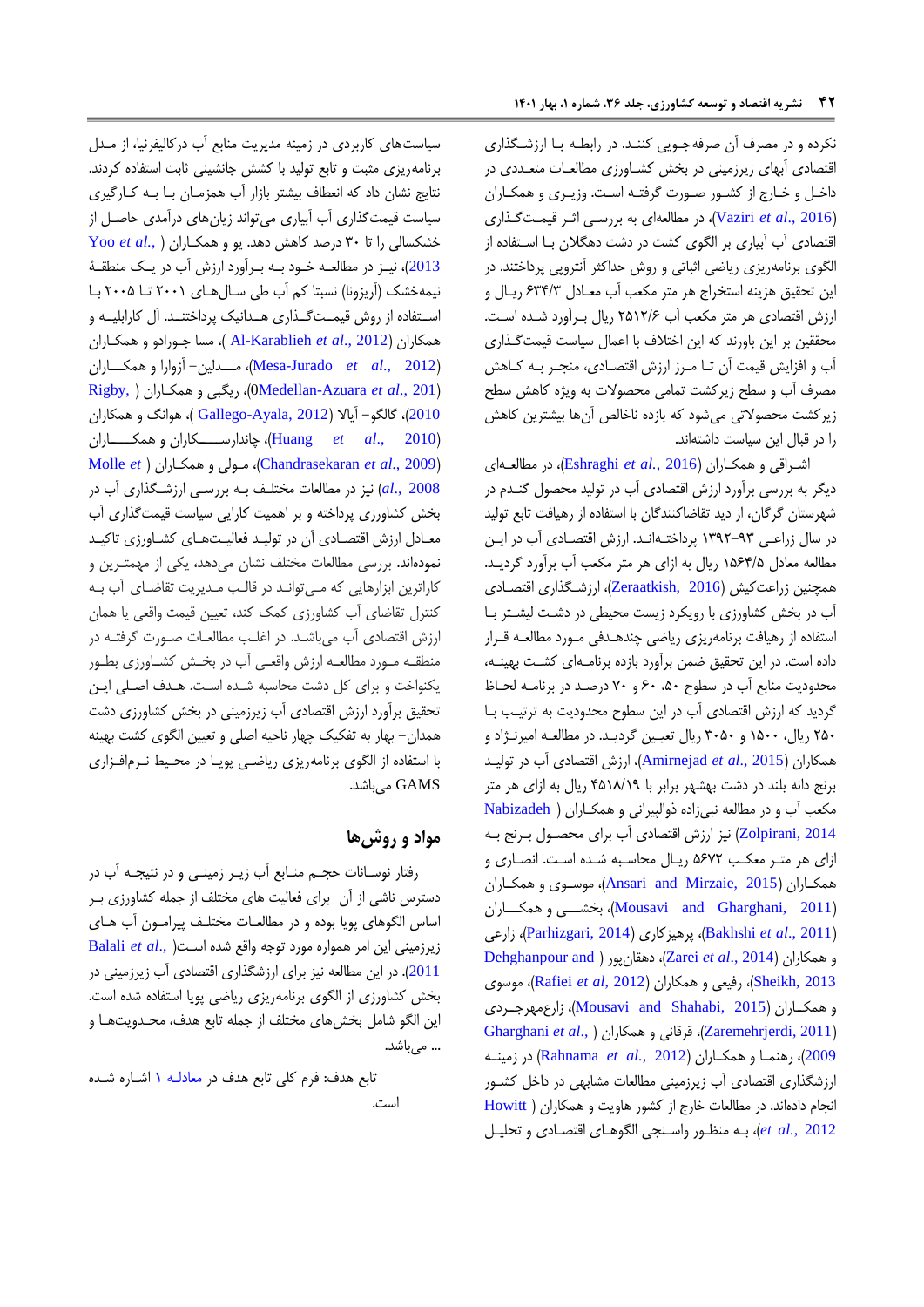ميزان موجـودي آب مـورد نيـاز در هـر منطقـه متفـاوت اسـت بايـد محدوديت آب به صورت منفک در نظر گرفته شود. =W ميزان کل آب تخصيص داده شده در هر منطقه و W= ميزان آب مورد نياز در هر هکتار ميباشد.  $\sum_{i=1}^{14} W_{ijs} X_{ijs} \leq TW_S$  (\*)  $for S = \{1, 7, 7, 7\}$  مناطق مذکور

**محدوديت کودشييميايي :** محردوديت کودشريميايي برراي هرر منطقه با توجه به ميزان مصرف هر محصول در نظر گرفته شده است. Phos =ميزان کود فسفات مورد نياز و Tphs =ميزان کل فسفات قابل دسترس، potas =ميزان کود پتاس مورد نيراز و Tpos =ميرزان کل پتاس قابل دسترس، nit =ميزان کود نيترات مرورد نيراز و Tnit = ميزان کل نيترات قابل دسترس در منطقه ميباشد.

 $\sum_{i=1}^{14}$  phos<sub>ijs</sub>  $X_{ijs} \leq$  Tph<sub>s</sub> for S=  $\frac{1}{2}$ ,  $\frac{1}{2}$ ,  $\frac{1}{2}$ ,  $\frac{1}{2}$ ,  $\frac{1}{2}$ ,  $\frac{1}{2}$ ,  $\frac{1}{2}$ ,  $\frac{1}{2}$ ,  $\frac{1}{2}$ مناطق مذکور

 $\sum_{i=1}^{14}$  potas<sub>ijs</sub>  $X_{ijs} \leq Top_s$  for  $S = \langle \hat{z} \rangle$ for  $S=$  $1, 7, 7, 2, \ldots$ مناطق مذکور

 $\sum_{i=1}^{14}$  nit<sub>ijs</sub>  $X_{ijs} \leq$  Tnit<sub>s</sub> for S=  $\prime, \prime, \prime, \epsilon$  (v) مناطق مذکور

**محدوديت زمين زراعي:** در محدوديت زمين نيرز نبايرد سرطح زيرکشت محصوالت موجود در الگوي کشت منطقه از کل زمينهراي قابل دسترس بيشتر باشد**.** Tland =کل زمين قابل استفاده در منطقره است.

$$
\sum_{i=1}^{14} X_{ijs} \le \text{Tland}_s
$$
\n
$$
\text{for } S = \lambda, \mathbf{y}, \mathbf{y}, \mathbf{y} \quad \text{and} \quad \text{(A)}
$$

**محدوديت بازار:** محدوديت در توليد برخي از محصوالت زراعي است که در آن M حداکثر پتانسيل بازار براي جیب برخي محصوالت توليده است که براساس اين محدوديت نبايد محصوالت توليد شده در منطقه بيشتر از نياز بازار باشد.

$$
\sum_{i=1}^{14} X_{ijs} \le M_i
$$
\n
$$
\text{for } i = 1, 5, \dots, 16 \tag{9}
$$

**محدوديت نيرویکار:** تقاضا براي نيرروي کرار در فعاليرت هراي توليدي محصوالت زراعي تحت تاثير مراحل مختبف کاشت، داشرت و برداشت ميباشد، که به دليل تنوع کشت محصوالت و متفاوت برودن دوره رشد آنها، تامين نيروىکار در هر دوره متفـاوت خواهـد بـود. بـه طوري که محدوديت نيرويکار به صورت زير بيان شده است**.**  $\sum_{i=1}^{14} L_{ijs} X_{ijs} \leq T L_s$  ().  $for S = \{1, 7, 7, 8\}$  مناطق مذکور

**محدوديت ماشينآالت:** محدوديت استفاده از ماشينآالت در هر منطقه به صورت کبي در نظر گرفته شده است که از مقردار قابرل دسترس نبايد بيشتر باشد. <span id="page-6-0"></span> $Max: NPVGM =$ 

$$
\sum_{i} \sum_{j} \sum_{s} \left[ \begin{matrix} (p_i y(w, \text{fer}, e, \text{pes}, o)_{ijs} \\ -c_{ijs}(cw, \text{cfer}, cE_e, Cpes, co, \text{machc}) \end{matrix} \right]^{(1)}
$$
  
\*  $X_{ijs}/(1+r)^t$ 

[رابطه](#page-6-0) )1( بيانگر تابع هدف الگوي برنامهريزي پوياي بکار رفته در ايـن تحقيــق مــي باشــد کــه شــامل حداکثرســازي بــازده ناخــالص فعاليتهاي زراعي منطقه ميباشد. در اين رابطره، i بيرانگر محصرول زراعي )1,...,15=i )قابل کشرت در منطقره )گنردم ) 1=i)، جرو ) 1=i)، سيبزمينـي (p=r)، هندوانـه (p=f)، خيـار (a=c)، يونجـه (p=s)، كلـزا (i=V)، لوبيـــا (i=\)، گوجــــهفرنگــــى (i=\)، ذرت (i=\)، چغندرقنـــد )11=i)، کدو )11=i)، سير )19=i)، نخود )15=i))، j نوع شيوه آبيراري شامل شيوههاي سنتي و تحرت فشرار ) 1,1=j)، s محردوده مطالعراتي شامل چهار منطقه همدان، بهار، اللجين و صالح آبراد ) 1,...,5=s )و e نوع انرژي مصرفي شامل برق و سوخت گازوئيل )1,1=e )است.

در اين رابطه NPVGM، بازده برنامهاي يا بازده ناخالص حاصل از فعاليتهاي کشاورزي منطقه مورد مطالعره، p قيمرت محصرول، y مقدار محصول توليد شده )ha/kg)، <sup>c</sup> هزينه متغير توليد محصول در هکتار به استثناي هزينه آب و زمرين، cw هزينره آب مصررفي، cfer هزينه کودشيميايي، CE هزينه انرژي به کار رفتـه بـراي اسـتخراج و اسـتفاده آب در يــک هکتــار، cpes هزينــه انــواع ســموم شــيميايي، هزينه ماشين آالت و co هزينره سراير نهراده هراي توليرد *machc* شامل نيرويکار و ... است. ه چنين در اين رابطه X سطح زيرکشرت محصول توليد شده، w نهراده آب، fer نهراده کودهراي شريميايي، e نهاده انرژي، pes نهاده سموم شيميايي، o ساير نهادهها ميباشد.

محدوديت مربوط به نهادههاي توليد شامل آب، زمين، نيرويکار و نهادههاي شيميايي و بازار كه به صورت كلي در قالب رابطه (٢) شاره شده اند که در آن  $b_{ijs}$  ضریب فنی نهادهها و  $B_{i}$  مقدار موجود هر يک از آنها است.

<span id="page-6-1"></span>
$$
\sum i \sum j \sum s b_{ijs} * X_{ijs} \leq B_I \tag{5}
$$

[رابطه \)9\(](#page-6-2) بيانگر تابع هزينه آب مصرفي براي فعاليرت کشراورزي ست که در آن pw قیمت یا تعرفه یک واحد آب بوده،  $\mathit{CWE}_e$  هزینه استخراج آب از سطح زمين و پمپاژ و توزيـع آن در سـطح مزرعـه در واحد سطح (هکتار) و AW ميزان آب مصرف شده در يـک هکتـار از محصوالت مختبف زراعي ميباشد.

<span id="page-6-2"></span>
$$
cw_{ijs} = [CWE_0 + pw \,] \, AW_{ijs} \tag{\text{(*)}}
$$

محدوديتهاي مربوط به الگوي برنامهريزي رياضي، عبارتنداز: **محدوديت آب**: از آنجا که دوره کشت و نياز آبي محصروالت و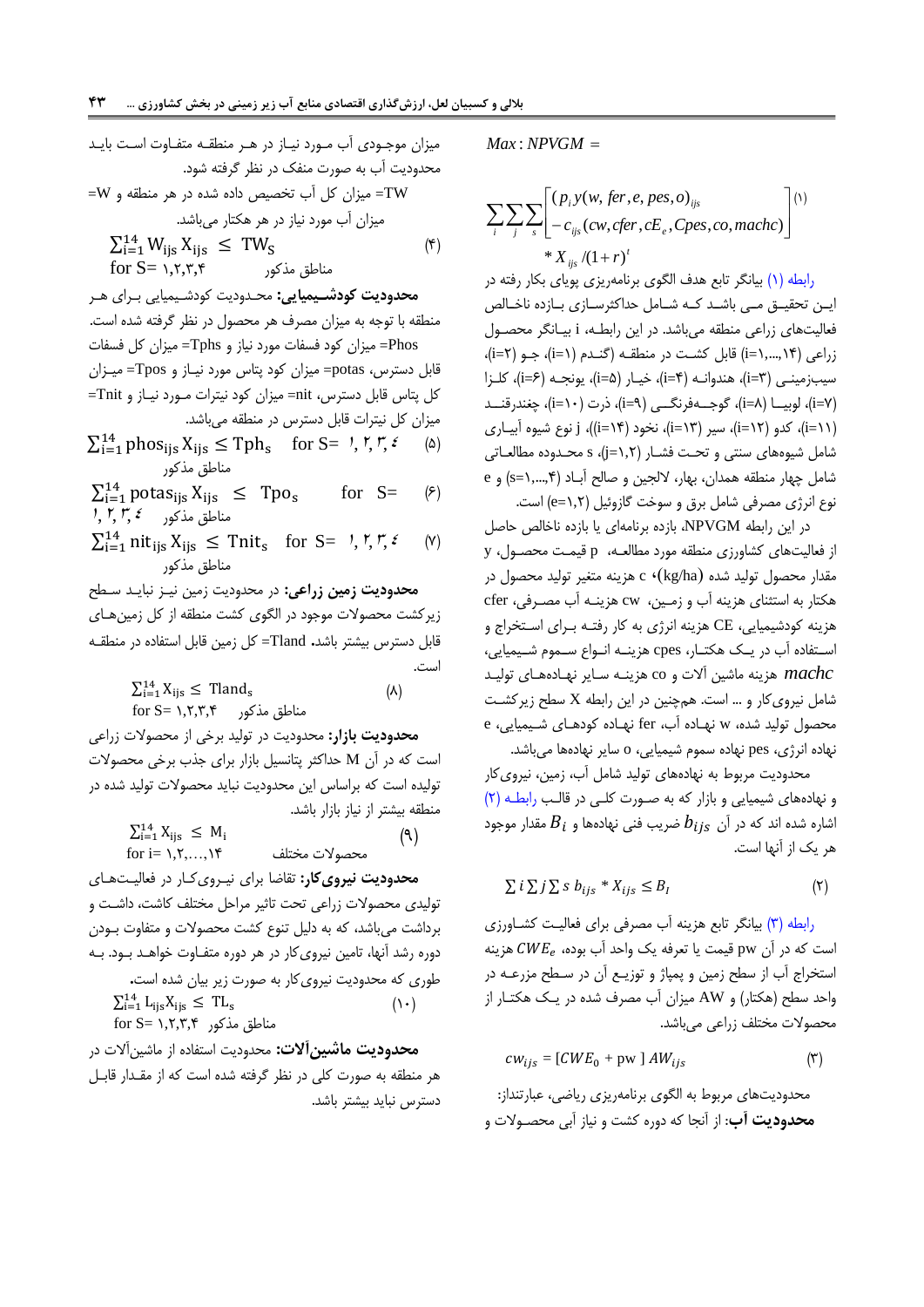$\sum_{i=1}^{14} \text{Mach}_{ijs} X_{ijs} \leq \text{TMach}_{s} \quad \text{for } S = \{1, 7, 7, 8, 6, 10\}$ مناطق مذکور

جامعهي آماري تحقيق شامل کشاورزاني ميباشد که در اراضري آبي واقع در دشت همدان-بهار فعاليت کشاوزي دارند، اين محدودهي جغرافيايي در برگيرندهي 95 روستا و 9 شهر با اراضي بيش از 59969 هکتار است. اين روستاها در محدودهي شهرستانهاي بهار و همدان و چهار بخش شامل بخش هـاي لالجـين، صـالح آبـاد، مرکزي(بهـار) و همـدان قـرار گرفتـهانـد. درصـد عمـدهای از محـدوده آبخـوان در شهرستانهاي بهار و بخش اندکي از آن در شهرسرتان همردان واقرع شده است. در اين مطالعه از داده هاي ثانويه کشاورزي و قيمتي شامل ضرايب فني داده-ستانده محصولات كشاورزي رايج در منطقه، قيمت محصوالت و عوامل توليد کشاورزي و ساير شرايي موجود در منطقره مورد مطالعه در سال زراعي 69-61 و از منابع اطالعاتي رسمي شامل وزارت جهاد کشاورزي، سازمان جهاد کشاورزي استان همردان، مرکرز آمار ايران، بانک مرکزي و مطالعات پيشـين انجـام گرفتـه در منطقـه دشت همدان- بهار استفاده گرديد.

### **نتايج و بحث**

در اين بخش، نتايج بدست آمده از يافتههاي تحقيرق، حاصرل از اجراي مدل برنامهريزي رياضي و تحليل ارزش اقتصادي آب زيرزميني با لحاظ کردن محدوديت آب قابل استفاده در منطقه دشرت همدان- بهار مورد بررسي قرار ميگيرد. الگوي کشت بهينه در منطقه تحت تاثير محدوديت بازار، محدوديت تناوب زراعي، محدوديت زمين و ليره بدست آمده و نتايج حاصل از آن در جدول 1 ارائه شده اسرت. همانطور که نتايج نشان مي دهد کشت محصول سيبزميني و يونجـه که از محصوالت با نياز آبي باال هستند در الگو قابل توجه اسرت کره دليل استقبال کشاورزان از اين دو محصول با نياز آبي باال، مري تروان به سود اقتصادي و عمبکرد باالي اين دو محصول در بيشتر سالهاي زراعي و صادرات اين محصول به بازارهاي خارجي از يک سو و قيمت بسيار پايين آب در توليد محصوالت کشاورزي در ايرن منطقره اشراره کرد. در الگوي کشت بهينه در مقايسـه بـا الگــوي کشــت موجــود در منطقه مورد مطالعه، محصوالتي نظير گوجهفرنگي، هندوانه، چغندرقند و نخود از الگوي کشت حیف شدهاند.

|                     | Table 1- The Pattern of Cultivating the Studied Area in Optimum (unit: ha) |              |           |                      |                   |                         |
|---------------------|----------------------------------------------------------------------------|--------------|-----------|----------------------|-------------------|-------------------------|
| محصول<br>Product    | الگوي موجود<br><b>Current Cropping</b><br><b>Pattern</b>                   | <b>Total</b> | Salehabad | بهار<br><b>Bahar</b> | لالجين<br>Lalejin | همدان<br><b>Hamedan</b> |
| يونجه<br>Alfalfa    | 2759                                                                       | 3632         |           | 381                  | 1760              | 1489                    |
| جو<br><b>Barely</b> | 2445                                                                       | 1526         |           |                      | 1526              |                         |
| ذرت<br>Corn         | 450                                                                        | 500          |           |                      | 500               |                         |
| كلزا<br>Canola      | 43                                                                         | 1000         |           | 708                  | 292               |                         |
| خيار<br>Cucumber    | 666                                                                        | 2552         |           |                      | 2552              |                         |
| سير<br>Garlic       | 538                                                                        | 800          |           |                      |                   | 800                     |
| سيبزمينى<br>Potato  | 10815                                                                      | 6336         | 1204      | 1090                 | 2552              | 1489                    |
| كدوآجيلي            | 527                                                                        | 500          |           | 500                  |                   | -                       |
| گندم<br>Wheat       | 5599                                                                       | 4809         | 1204      | 1090                 | 1026              | 1489                    |
| لوبيا<br>Beans      | 296                                                                        | 2483         | 1204      | 590                  |                   | 689                     |

**جدول -1 الگوی کشت بهينه و الگوی کشت موجود منطقه مورد مطالعه )واحد: هکتار(**

منبع: يافتههاي تحقيق

Source: Research Results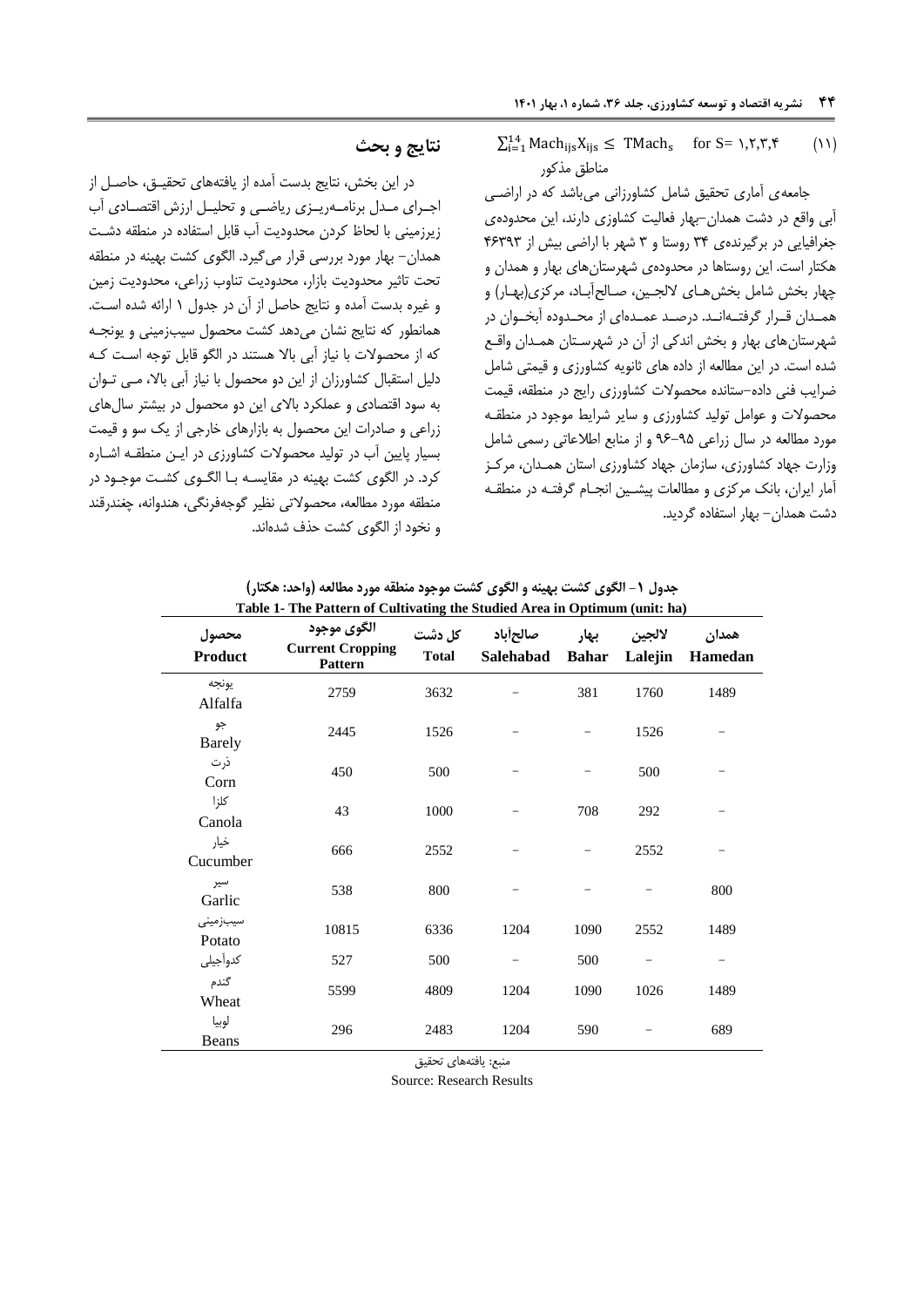کشت محصوالت آب بر نظير خيار در الگوي کشت بهينه با توجه به هزينه بسيار پايين آب استفاده شده نسبت به الگوي موجود منطقره نيز افزايش يافته است. همچنين کشت کر محصروالتي نظيرر ذرت، کبزا، سير و کدوآجيبي در الگوي بهينه ناشي از محدوديت بازار )حمرل و نقل محصوالت، بازاريابي، بستهبندي، نبرود برا زار مناسر و قيمرت پـايين محصـولات توليـد شـده) در منطقـه و عملكـرد پـايين ايـن محصولات (ذرت، کلزا، سير و کدوآجيلي) ميباشـد. هـمچنـين طبـق نتايج بدست آمده تحت اجراي الگوي کشت بهينه در دشت همردان - بهار، در ناحيه بهار کشت محصول سيبزميني و گندم داراي بيشترين سطح زيرکشت مي باشند و در مناطق همدان، اللجين و صالحآباد اين محصولات جزء محصولات با سطح زير كشت بالا ميباشند.

**حجم آب مصرفي مناطق در حالت بهينه**

همانطور که در نتايج مشاهده ميشود حج آب مصرفي هر يک از مناطق در حالت بهينه به صورت جداگانـه بـا اسـتفاده از اطلاعـات موجود در منطقه مورد مطالعه بدست آمده و در جردول 1 ارائره شرده است. با توجه به نترايج بدسرت آمرده بيشرترين آب مصررف، بردليل انتخاب محصوالت آب بر در منطقه اللجين و کمترين ميزان مصررف آب در منطقه صالحآباد ميباشد.

**جدول -2 حجم آب مصرفي به تفکيک منطقه در حالت بهينه Table 2- Volume of Water Consumed by Region in Optimal Mode**

| منطقه                 | مقدار (میلیون متر مکعب)            |
|-----------------------|------------------------------------|
| Zone                  | Quantity (Million m <sup>3</sup> ) |
| همدان<br>Hamedan      | 43143190                           |
| لالجين<br>Lalejin     | 85054390                           |
| بهار<br>Bahar         | 30056880                           |
| صالحأباد<br>Salehabad | 27374750                           |
| كل أب مصرفي           | 185629200                          |
|                       |                                    |

منبع: يافتههاي تحقيق

Source: Research Results

**بازده ناخالص**

همانطور که در جردول 9 مشراهده مري شرود برا اجرراي الگروي برنامهريزي رياضي که هدف آن حداکثر شدن بازده ناخالص ميباشد، مقدار بازده ناخالص براي هر يک از نواحي به صورت جداگانه و بـراي کل منطقه در حالت بهينه بدست آمده است. همانطور که در جدول 9

اشاره شده است منطقه لالجـين بـا ٧١۴٨۵٢٧/١۵٠ ميليـون ريـال و منطقه همدان با 9448411/814 ميبيون ريال در حالت بهينه بيشترين بازدهي ناخالص را دارا مي باشند. بازده ناخالص حصل از فعاليت هـاي زراعي در منطقه مورد مطالعه در تحت الگوي کشت بهينه نيز معرادل 11518551 ميبيون ريال محاسبه شده است.

**جدول -3 نتايج ميزان بازده ناخالص محصوالت در حالت اجرای الگوی کشت بهينه Tabel 3- Results of Gross Margins of Products in Optimum Cropping Pattern**

|                           | $p$ and $p$ and $p$ and $p$                          |  |
|---------------------------|------------------------------------------------------|--|
| منطقه<br>Zone             | مقدار(میلیون ریال)<br><b>Quantity (Million Rial)</b> |  |
| همدان<br>Hamedan          | 6887810.708                                          |  |
| لالجين<br>Lalejin         | 7148527.150                                          |  |
| بهار<br>Bahar             | 4741399.755                                          |  |
| صالحأباد<br>Salehabad     | 3639706.005                                          |  |
| بازده ناخالص کل (Gmstt)   | 22417440                                             |  |
| <b>Total Gross Return</b> |                                                      |  |

منبع: يافتههاي تحقيق Source: Research Results

**محاسبه ارزش اقتصادی آب**

همانطور که در بخشهاي قببي بيان شد پس از اجرراي الگروي برنامهريزي رياضي در منطقه مورد مطالعه مبني بر حداکثر شدن بازده ناخالص کل و بازده ناخالص هر يک از مناطق و تعيين الگوي کشت بهينه، امکان محاسبه ارزش اقتصادي آبهاي زيرزميني فراه گرديد. در اين تحقيق بمنظور محاسبه ارزش اقتصادي آب، تغييرات در برازده ناخالص کل الگوي بهينه به ازاي اعمال محدوديت هاي مختلف منبع آب در نواحي چهارگانه منطقه مورد مطالعه محاسربه گرديرد. در ايرن بخش با توجه به نتايج بدست آمده و اعمال محدوديت در ميرزان آب قابل دسترس، ارزش اقتصادي آب براي هر يرک از منراطق بصرورت جداگانه برآورد گرديد که نتايج آن در جدول 5 ارئه شده است. با توجه به نتايج تحقيق ارزش اقتصادي آب زيرزميني به ازاي هرر مترمکعر در ناحيه همدان 9159 ريال، در ناحيه اللجين 5194 ريرال، در ناحيره بهار ۴۰۱۵ ريال و در ناحيه صـالح آبـاد ۳۶۹۰ ريـال و ميـانگين ارزش اقتصادي آب در دشت همدان-بهار 9659/1 ريال محاسبه شده است.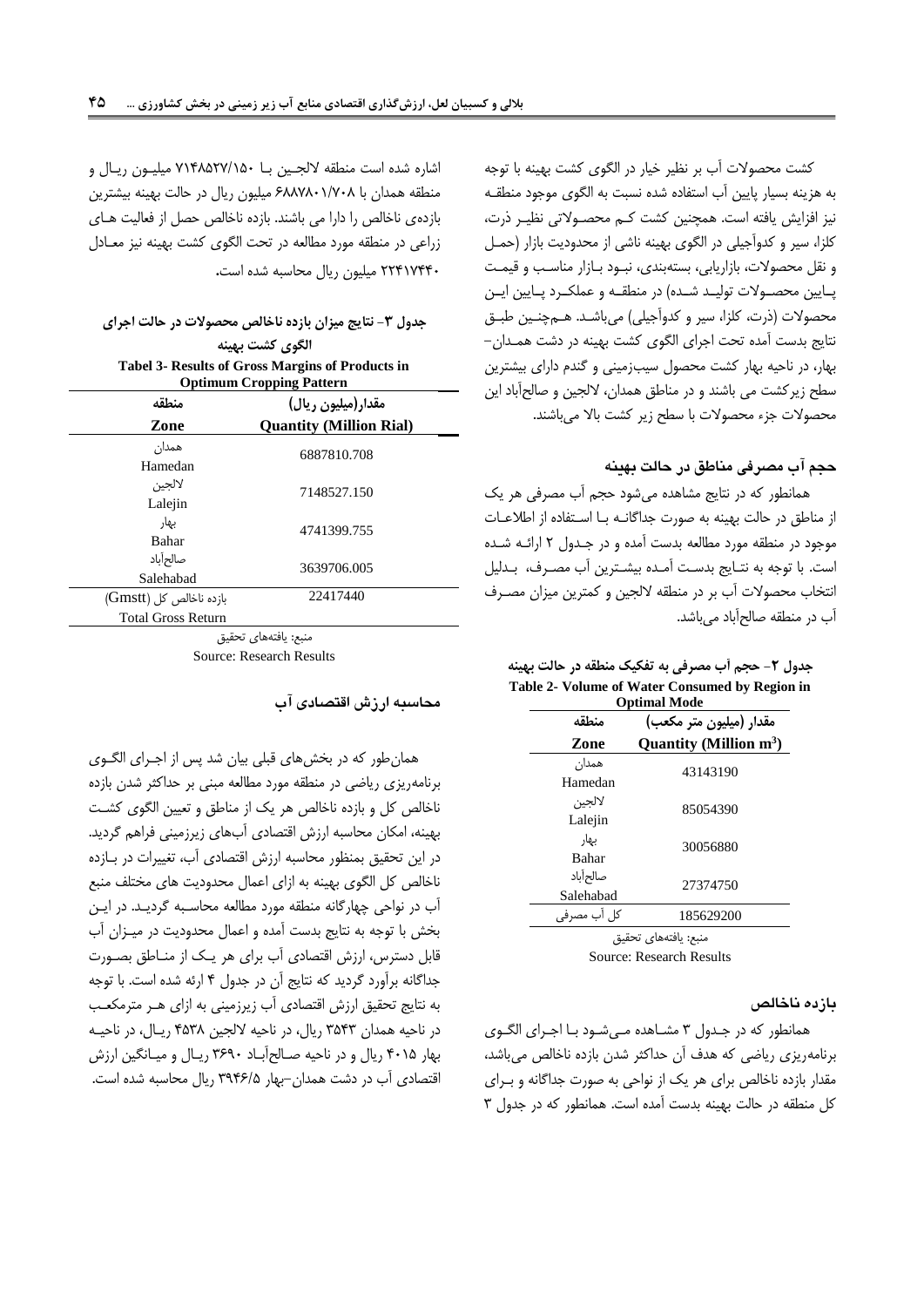|         | ارزش اقتصادی أب (ریال به ازای هر متر مکعب)          |
|---------|-----------------------------------------------------|
|         | Economic Value of Water (Rials per m <sup>3</sup> ) |
| منطقه   | 3543                                                |
| Zone    |                                                     |
| همدان   | 4538                                                |
| Hamedan |                                                     |
| لالجين  | 4015                                                |
| Lalejin |                                                     |
| بهار    | 3690                                                |
| Bahar   |                                                     |
| Mean    | 3946.5/a                                            |
|         | منىع: يافتەھاي تحقيق                                |

| جدول ۴- نتایج ارزشگذاری اقتصادی أب زیرزمینی در منطقه مورد مطالعه(ریال)         |
|--------------------------------------------------------------------------------|
| Table 4- Results of Groundwater Economical Valuation in the Study Area (Rials) |
| ارزش اقتصادی أب (ریال به ازای هر متر مکعب)                                     |

Source: Research Results

**نتيجهگيری و پيشنهادها**

بطوريکه اشاره گرديد، هردف اصربي ايرن مطالعره بررآورد ارزش اقتصادي آب در دشت همدان- بهار با بهره گيرري از الگروي برنامره ريزي پويا از طريق نرمافزار GAMS در سال زراعي 1961-69 مري باشد. بر اساس نتايج تحقيق متوسري ارزش اقتصرادي آب در دشرت همدان-بهار 9659/1 ريال گرديد، که در مقايسه برا نترابج تحقيقرات مشابه شامل مطالعه قادرزاده و همکاران )معادل 5549 ريال(، نبيزاده ذوالپيراني و همکاران (۵۶۷۲ ريال)، اميرنژاد و همکاران (۴۵۱۸ ريال) و ساير مطالعات اشاره شده در پيشينه تحقيق سازگاري دارد. در الگوي کشت بهينه ارائه شده براي منطقه، علي رغم اينکـه سـهم محصـول سيب زميني از کل سطح زير کشت منطقه مورد مطالعـه قابـل توجـه است، اما بدليل مصرف باالي آب در واحد سطح اين محصرول، بطرور معني داري کاهش يافته است که با نتايج تحقيق وزيري و همکراران مطابقت دارد. همچنين بررسي و مقايسه ارزش محاسبه شده با قيمت آب در منطقه مورد مطالعه نشان داد که ارزش اقتصادي هر مترمکع آب در منطقــه مــورد مطالعــه بيشــتر از قيمـت فعلــي آب در منطقــه ميباشد. لیا ميتوان نتيجهگيري نمود که با توجه به کمبود منابع آبي

# زيرزميني به ويژه در دشت همدان- بهار که به دليل بهرهبرداريهراي بيرويه در بخش کشاورزي از سال 1981 به عنوان يکي از دشتهاي ممنوعه اعالم شده است، قيمت پايين آب بعنروان يکري از مهمتررين عوامل موثر، موجب استفاده بيش از حد آب زيرزمينـي در ايـن دشـت شده است. بررسي ها نشان مي دهد که نبود حکمراني مطبوب آب زير زميني در منطقه مورد مطالعه و همچنين عدم وجود زير ساخت هراي الزم براي کنترل و شفافيت در بهره برداري از منرابع آب زيرر زمينري شامل تجهيزات برداشت حجمي از منابع آب زير زميني در کنار سراير عوامـل اقتصـادي و اجتمـاعي، مـانع از اجـراي قيمـت گـذاري آب کشاورزي در دشت همدان-بهار مي شوند. همرين مسرئبه نيرز باعر استخراج بي رويه آب و پـايين بـودن بهـرهوري ايـن نهـاده در توليـد محصوالت زراعي است. بطوريکه افزايش هزينه کاربرد و استفاده اين نهاده از طريرق ابزارهراي مختبرف سياسرتي نظيرر وضرع قيمرت آب ميتواند نقش موثري در کنترل بهرهبرداري و تخبيره آبخروان داشرته باشد. لذا پيشنهاد مي شود که قيمت آب در بخــش کشــاورزي توسـط مراجع ذيربط به گونهاي تعيين شود که به قيمت واقعـي نزديـک و از هدر رفت منابع آبي در منطقه جبوگيري شود.

### **منابع**

- <span id="page-9-1"></span>1. Amirnezhad H., Fazelian S., and Hosseini Yekani S.A. 2015. Groundwater Valuation in Agricultural Exploitation, Case Study: High Gravel Long Range Rice in Behshahr Plain. The First International Conference and Third National Conference on Agricultural Engineering and Management of the Environment and Sustainable Natural Resources. Feb 29.
- <span id="page-9-2"></span>2. Ansari V., and Mirzaie H. 2015. The Study of the Effect of the Policy of Pricing Agricultural Products on the Economic Value of Water (Case Study: Sugar Beet Cultivation in Neyshabur City). Journal of Agriculture Economic and Development of Iran. Volume 46. Number 3.
- <span id="page-9-3"></span>3. Al-Karabliehk E., Salman Z.A., Al-Qmari S.A., Wolf H., Al-Assad A.T., Hunaiti A.D., and Subah M.A. 2012. Estimation of the economic value of irrogation waterin Jordan. Agriculture Science and Technology B2: 487-497.
- 4. Aizadeh A. 2009. Applied Hydrology. Sixteenth Edition. Imam Reza Publishing House.
- <span id="page-9-0"></span>5. Alizadeh A. 2003. Applied Hydrology.Imam Reza Publishing House.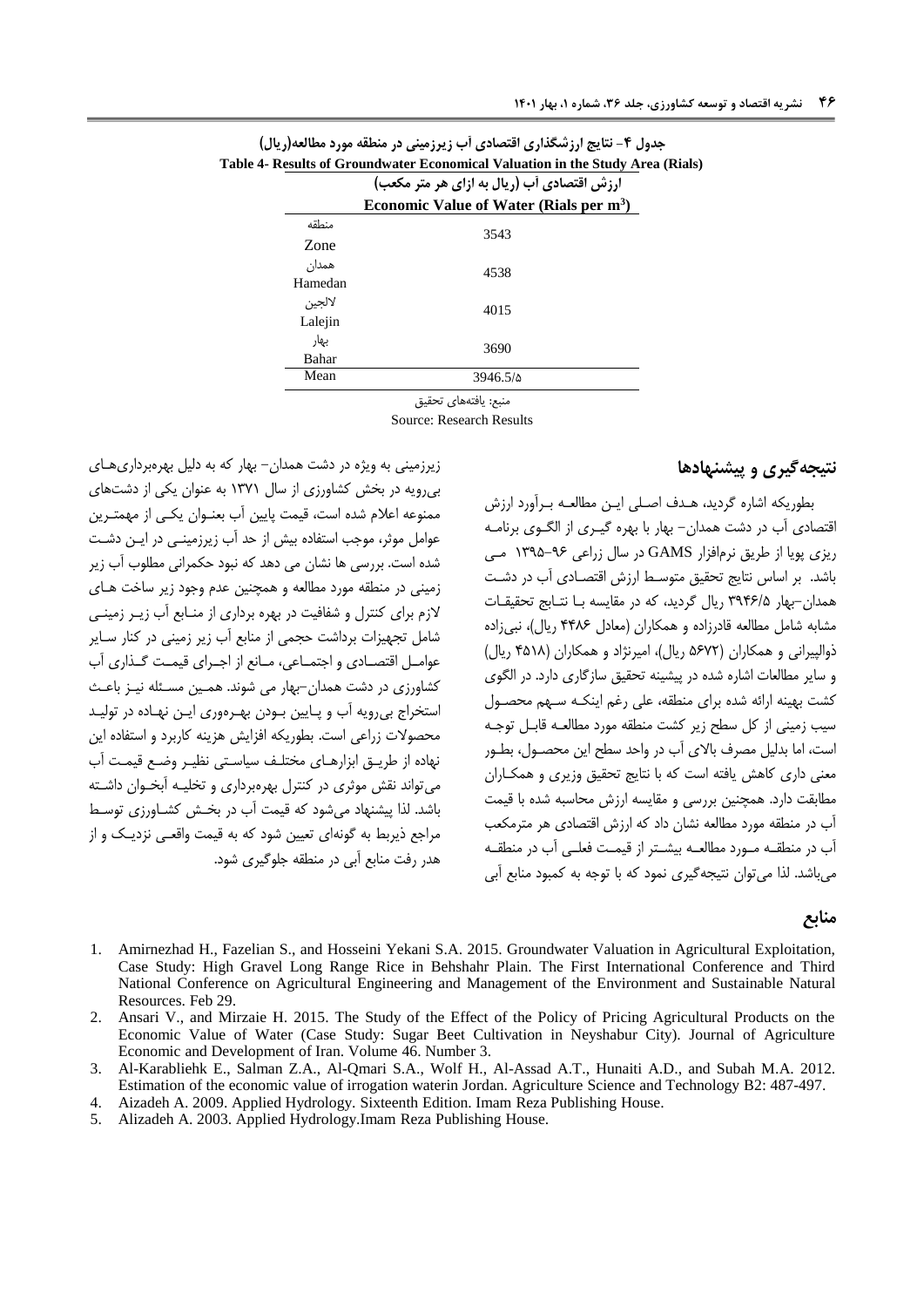- <span id="page-10-2"></span>6. Bakhshi A., and Moghadasi R. 2015. Application of Positive Mathematical Planning for Water Allocation in the Agricultural Sector, Case Study: Sarakhs Plan Agriculture. Agricultural Economics and Development Economics. Year 23. No 92.
- <span id="page-10-8"></span>7. Bakhshi A., Daneshvar Kakhaki M., and Moghadasi R. 2011. Application of Positive Mathematical Programming Model to Analyze the Effects of Alternative Water Pricing Policies in Mashhad Plain. Journal of Agricultural Economics and Development (Agricultural Sciences and Technology) 25(3): 284-294.
- <span id="page-10-3"></span>8. Balali H., Khalilian S., Viaggi D., Bartolini F., and Ahmadian M. 2011. "Groundwater balance and conservation under different water pricing and agricultural policy scenarios: A case study of the Hamadan-Bahar plain". Ecological Economics 70: 863–872.
- <span id="page-10-4"></span>9. Balali H., and Viaggi D. 2015. "Applying a System Dynamics Approach for Modeling Groundwater Dynamics to Depletion under Different Economical and Climate Change Scenarios". Water, 7(10): 5258-5271. DOI: 10.3390/w7105258.
- 10. Cortignani R., and Severini S. 2009 .Modeling farm- level adoption of deficit irrigation using positive mathematical programming. Agricultural Water Managemen. 96: 1785-1791.
- <span id="page-10-18"></span>11. Chandrasekaran K., Devarajulu S., and Kuppannan P. 2009. Farmers' Willingness to Pay Forirrigation Water: A Case of Tank Irrigation Systems in South India. 1: 5-18.
- <span id="page-10-10"></span>12. Dehghanpour H., and Sheikh Z. 2013. Determining the Economic Value of Agricultural Water in the Yazd-Ardakan Plain of Yazd Province. Agricultural Economics and Development 21. No 82.
- <span id="page-10-5"></span>13. Eshraghi F., Keramatzadeh A., and Golzari Z. 2016. Estimating the Economic Value of Water in Wheat Production in Gorgan. Journal of Water Research in Agriculture Volume 30. Number 4.
- 14. Ghaderzadeh H., Hajirahimi M., and Abdolghozlojeh A. 2013. Determination of the Economic Value of Irrigation Water in Potato Production Using Production Function Estimation Method in Hamedan- Bahar Plain. The Firse National Conference on Water Crisis. May 25-26. Khorsgan.
- <span id="page-10-16"></span>15. Gallego-Ayala J. 2012. Selecting Irrigation Water Pricing Alternatives Using a Multimethodological Approach. Mathematical and Computer Modeling. Article in Press.
- <span id="page-10-12"></span>16. Gharghani F., Bostani F., and Soltano Gh. 2009. The Effect of Irrigation Water Reduction and Water Price Increase on Cultivar Pattern Using Positive Mathematical Programming Method, Case Study: Eghlid City in Fars Province. Journal of Agricultural Economics Vol, 1. No. 1.
- <span id="page-10-13"></span>17. Howitt R., Medllin-Azuara J., Macewan D., and Lund R. 2012. Calibrating Disaggregate Economic Models of Agricultural Production and Water Management. Journal of Science of the Environmental Modelling and Software 38: 244-258.
- <span id="page-10-17"></span>18. Huang G.H., Rozelle S., Howitt R., and Wang J. 2010. Irrigation Water Demand and Implications for Water Pricing Policy in Rural. China International Food and Agriculture Policy 143: 57-79.
- <span id="page-10-0"></span>19. Keramatzadeh A., Hassanvand M., and Tahmasebi J. 2016. Investigating the Farmers' Response To Agricultural Water Policies In The Agriculture Sub-Sector Of Khorramabad Using PMP", Journal Of Agricultural Economics And Development, Vol. 24, No. 93, Spring.
- 20. Keramatzadeh A., Chizari A., and Sharzei. 2011. The Role of the Water Market With Projective Military Planning Approach, A Case Study: Downstream of Shirin Dam, Bojnourd Valley. Journal of Iranian Agricultural Economics and Development Research 42-47(1): 27-42.
- <span id="page-10-1"></span>21. Keramatzadeh A., Chizari A., and Mirzaei A. 2006. Determining the Economic Value of Agricultural Water Using the Optimal Crop Model Model for Agrarian and Horticultural Integration. Case Study: Barz and Shirvan Dam. Agricultural Economics and Development. 54: 60-35.
- <span id="page-10-11"></span>22. Mousavi S.H., Shahabi S. 2015. The Effect of Guaranteed Purchase Policy on Wheat Crop on the Economic Value of Groundwater Resources, Case Study: Orzouyeyeh-Kerman Plain. Journal of Agricultural Economics and Development 29(2): 217-223.
- <span id="page-10-14"></span>23. Mesa-Jurado M.A., Martin-Ortega J., Ruto E., and Berbel J. 2012. The economic value of guaranteed water supply for irrigation under scarcity conditions. Agricultural Water Management 113: 10-18.
- <span id="page-10-7"></span>24. Mousavi N., and Gharghani F. 2011. Assessment of Agricultural Water Policy Assessments from Groundwater Resources Using Positive Mathematical Programming Model, Case Study: Eghlid County. Quarterly Journal of Economic Research 11(4): 65-82.
- <span id="page-10-15"></span>25. Medellan-Azuara J., Harou J., and Howitt R. 2010. Estimating economic value of agricultural water under chaning conditions and the effectsof spatial aggregation. Science of the Total Environment 408(1): 5639-5648.
- <span id="page-10-19"></span>26. Molle F., Venot J., and Hassan Y. 2008. Irrigation in the Jordan Valley: are Water Pricing Policies Overly Optimistic?. Agricultural Water Management 95: 427-438.
- <span id="page-10-6"></span>27. Nabizadeh Zolpirani M., Amirnezhad H., and Shanazari A. 2014. Estimating the Economic Value of Water for Rice Crop Using the Production Function Method (Case Study: Babol). 16th National Rice Conference. January 27- 28.
- <span id="page-10-9"></span>28. Parhizgari A., Sabouhi M., Ahmadpour M., and Badia Barzin H. 2014. Simulation of Farmers' Response to Pricing Policies and Irrigation Water Quotas, Case Study: Zabol City. Journal of Agricultural Economics and Development